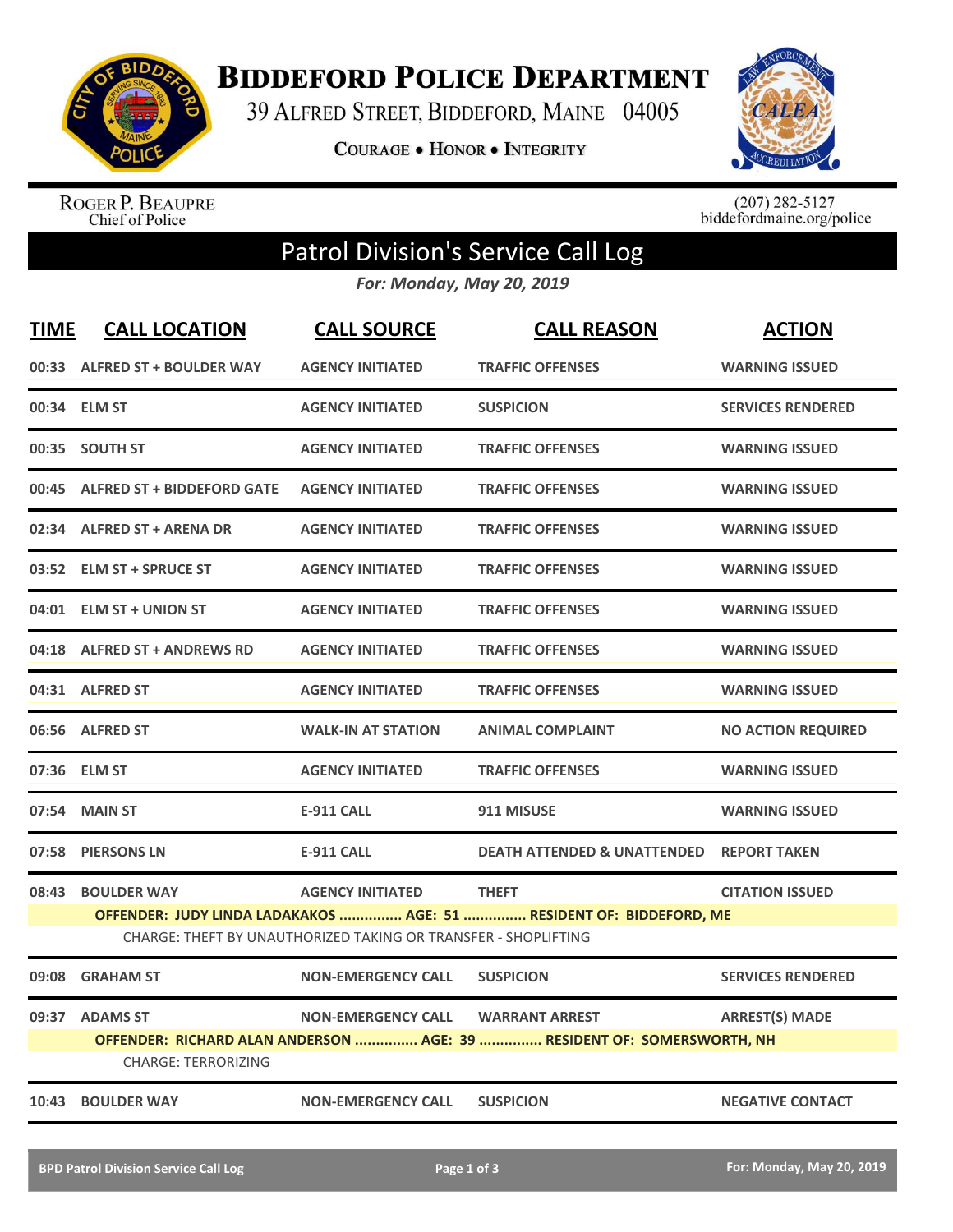| <b>TIME</b> | <b>CALL LOCATION</b>                                                                                           | <b>CALL SOURCE</b>        | <b>CALL REASON</b>                     | <b>ACTION</b>                |  |  |
|-------------|----------------------------------------------------------------------------------------------------------------|---------------------------|----------------------------------------|------------------------------|--|--|
|             | 11:11 ALFRED ST                                                                                                | <b>AGENCY INITIATED</b>   | <b>DRUG BOX</b>                        | <b>SERVICES RENDERED</b>     |  |  |
|             | 11:26 WESTMORE AVE                                                                                             | <b>NON-EMERGENCY CALL</b> | <b>ANIMAL COMPLAINT</b>                | <b>REPORT TAKEN</b>          |  |  |
|             | 12:04 BEACH HOUSE LN                                                                                           | <b>E-911 CALL</b>         | <b>SUSPICION</b>                       | <b>SERVICES RENDERED</b>     |  |  |
|             | 12:20 HILLS BEACH RD                                                                                           | <b>NON-EMERGENCY CALL</b> | <b>ROAD HAZARD</b>                     | <b>SERVICES RENDERED</b>     |  |  |
|             | 13:09 BOULDER WAY                                                                                              | <b>NON-EMERGENCY CALL</b> | <b>SHOPLIFTING</b>                     | <b>REPORT TAKEN</b>          |  |  |
|             | 13:27 CENTER ST + JEFFERSON ST                                                                                 | <b>NON-EMERGENCY CALL</b> | <b>PARKING COMPLAINT</b>               | <b>PARKING TICKET ISSUED</b> |  |  |
|             | 13:41 BOULDER WAY                                                                                              | <b>RADIO</b>              | <b>DISABLED VEHICLE</b>                | <b>NO ACTION REQUIRED</b>    |  |  |
|             | 14:18 ELM ST                                                                                                   | <b>WALK-IN AT STATION</b> | <b>ARTICLES LOST/FOUND</b>             | <b>SERVICES RENDERED</b>     |  |  |
|             | 15:18 ELM ST                                                                                                   | <b>NON-EMERGENCY CALL</b> | ATTEMPTED/THREATENED SUICIDE UNFOUNDED |                              |  |  |
|             | 15:23 HILL ST                                                                                                  | <b>NON-EMERGENCY CALL</b> | <b>INTEL</b>                           | <b>NEGATIVE CONTACT</b>      |  |  |
|             | 15:42 ALFRED ST                                                                                                | <b>NON-EMERGENCY CALL</b> | <b>COURT ORDERED CHECK IN</b>          | <b>SERVICES RENDERED</b>     |  |  |
|             | 16:03 OCEAN VIEW DR                                                                                            | <b>WALK-IN AT STATION</b> | <b>STALKING CASE</b>                   | <b>REPORT TAKEN</b>          |  |  |
| 16:05       | JEFFERSON ST + WASHINGTON S AGENCY INITIATED                                                                   |                           | <b>TRAFFIC OFFENSES</b>                | <b>WARNING ISSUED</b>        |  |  |
|             | 16:07 SOUTH ST + FOX HOLLOW DR                                                                                 | <b>AGENCY INITIATED</b>   | <b>TRAFFIC OFFENSES</b>                | <b>WARNING ISSUED</b>        |  |  |
|             | 16:12 CROSS ST                                                                                                 | <b>NON-EMERGENCY CALL</b> | <b>ARTICLES LOST/FOUND</b>             | <b>SERVICES RENDERED</b>     |  |  |
|             | 16:34 HILL ST                                                                                                  | <b>NON-EMERGENCY CALL</b> | <b>CIVIL COMPLAINT</b>                 | <b>SERVICES RENDERED</b>     |  |  |
|             | 16:46 SUMMER ST                                                                                                | <b>NON-EMERGENCY CALL</b> | <b>ASSAULT</b>                         | <b>REPORT TAKEN</b>          |  |  |
|             | 17:13 BIDDEFORD GATEWAY CTR                                                                                    | <b>NON-EMERGENCY CALL</b> | <b>DISABLED VEHICLE</b>                | <b>VEHICLE TOWED</b>         |  |  |
|             | 17:30 WASHINGTON ST                                                                                            | <b>AGENCY INITIATED</b>   | <b>SUSPICION</b>                       | <b>SERVICES RENDERED</b>     |  |  |
|             | 17:33 PENNY AVE                                                                                                | <b>NON-EMERGENCY CALL</b> | <b>PARKING COMPLAINT</b>               | <b>SERVICES RENDERED</b>     |  |  |
|             | 18:33 HILL ST                                                                                                  | <b>E-911 CALL</b>         | <b>SUSPICION</b>                       | <b>UNFOUNDED</b>             |  |  |
|             | 18:35 ELM ST                                                                                                   | E-911 CALL                | 911 MISUSE                             | <b>NEGATIVE CONTACT</b>      |  |  |
|             | 19:09 PROSPECT ST + WESTFIELD ST                                                                               | <b>AGENCY INITIATED</b>   | <b>TRAFFIC OFFENSES</b>                | <b>VSAC ISSUED</b>           |  |  |
|             | 19:25 POOL ST                                                                                                  | <b>E-911 CALL</b>         | <b>DOMESTIC COMPLAINTS</b>             | <b>ARREST(S) MADE</b>        |  |  |
|             | OFFENDER: DUSTIN ALLEN AUSTIN  AGE: 27  RESIDENT OF: BIDDEFORD, ME<br><b>CHARGE: DOMESTIC VIOLENCE ASSAULT</b> |                           |                                        |                              |  |  |